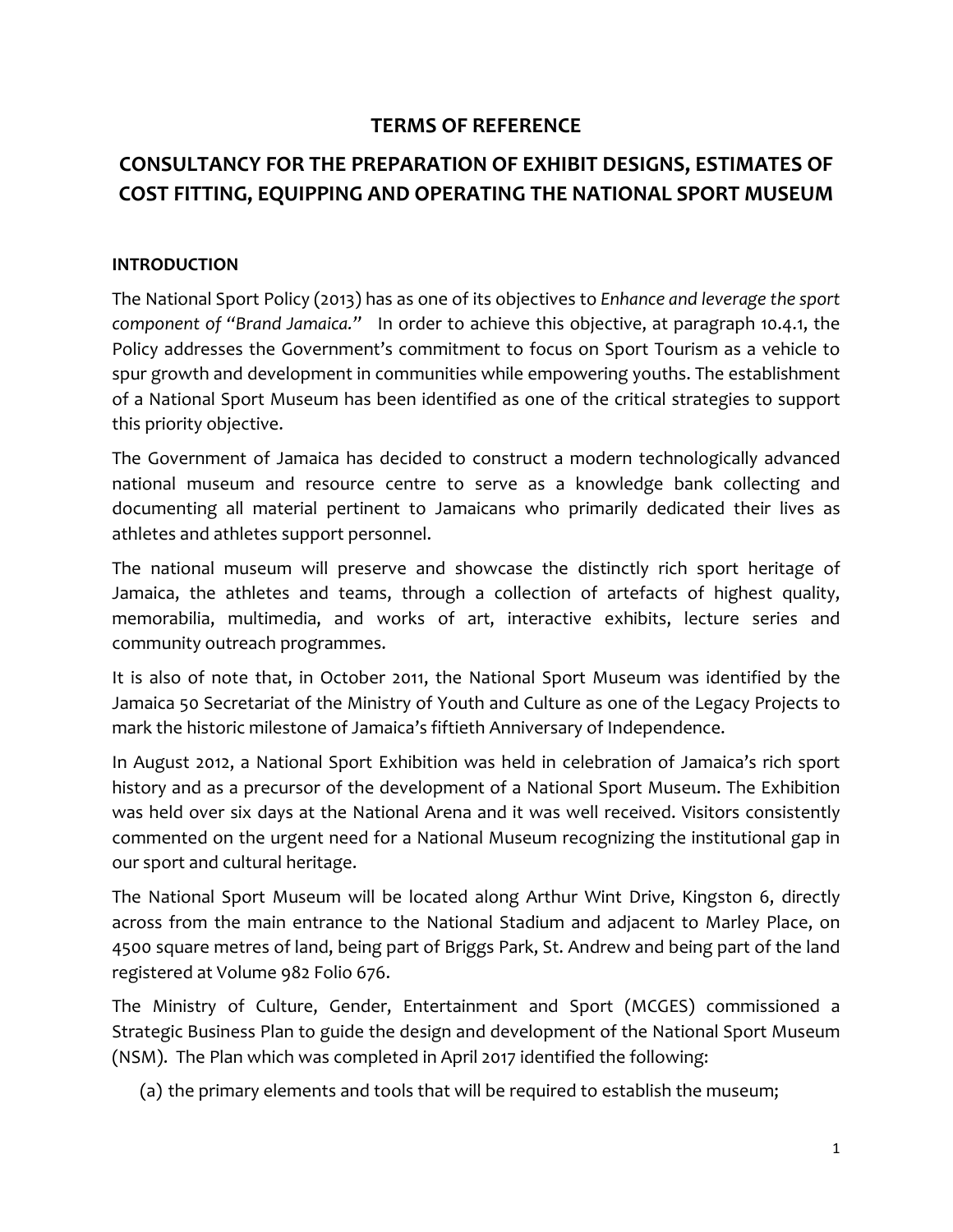- (b) the proposed phased implementation strategies; and
- (c) The accompanying budgets for the next three fiscal years 2018/19 2020/2021.

Having secured the PIMC's approval of the concept for the establishment of a National Sport Museum, the Ministry of Culture, Gender, Entertainment and Sport is now seeking develop a comprehensive project proposal for the establishment of the Jamaica National Sport Museum which is intended to engage others, transform sport stories, and showcase Jamaica's extraordinary achievements in sport to inspire all Jamaicans and visitors to pursue excellence.

This consultancy, for the preparation of exhibit designs, estimates of cost of fitting, equipping and operating the national sport museum**,** will provide one aspect of the services needed to provide technical input to the design of the project proposal to be submitted to the PIMSEC for consideration.

## **OBJECTIVE**

The objective is to procure the services of a consulting firm to provide exhibit designs for Jamaica's National Sport Museum; as well as estimates of the cost of fixtures and fitting, equipping and operating the Museum.

#### **SCOPE OF WORK OF EXHIBITS DESIGN CONSULTANCY**

The Ministry of Culture, Gender, Entertainment and Sport requires the services of a consulting firm to provide exhibit designs; estimate of the cost of fitting, equipping and operating the Museum. This museum is intended to showcase Jamaica's extraordinary achievements in sport, and to inspire all Jamaicans and visitors to pursue excellence.

#### **Main Activities Include**:

- 1. In consultation with the MCGES and its key advisors and stakeholders, prepare exhibit designs and audio-visual integration; and estimate of the cost of fitting, equipping and operating the proposed museum.
- 2. The exhibit designs and fittings should satisfy approved local and international standards for exhibit design and should be appropriate for existing local and anticipated climatic conditions.
- 3. Encapsulate the spirit of *Sport for all* promotes inclusivity and is accessible and can be enjoyed by peoples with varying levels of abilities or disabilities.
- 4. Use environmentally sustainable methods *(the National Sport Policy, section 10.5 affirms to GOJ's commitment to "ensuring that the sport sector promotes a healthy natural environment and contributes to the sustainable development of Jamaica"*.)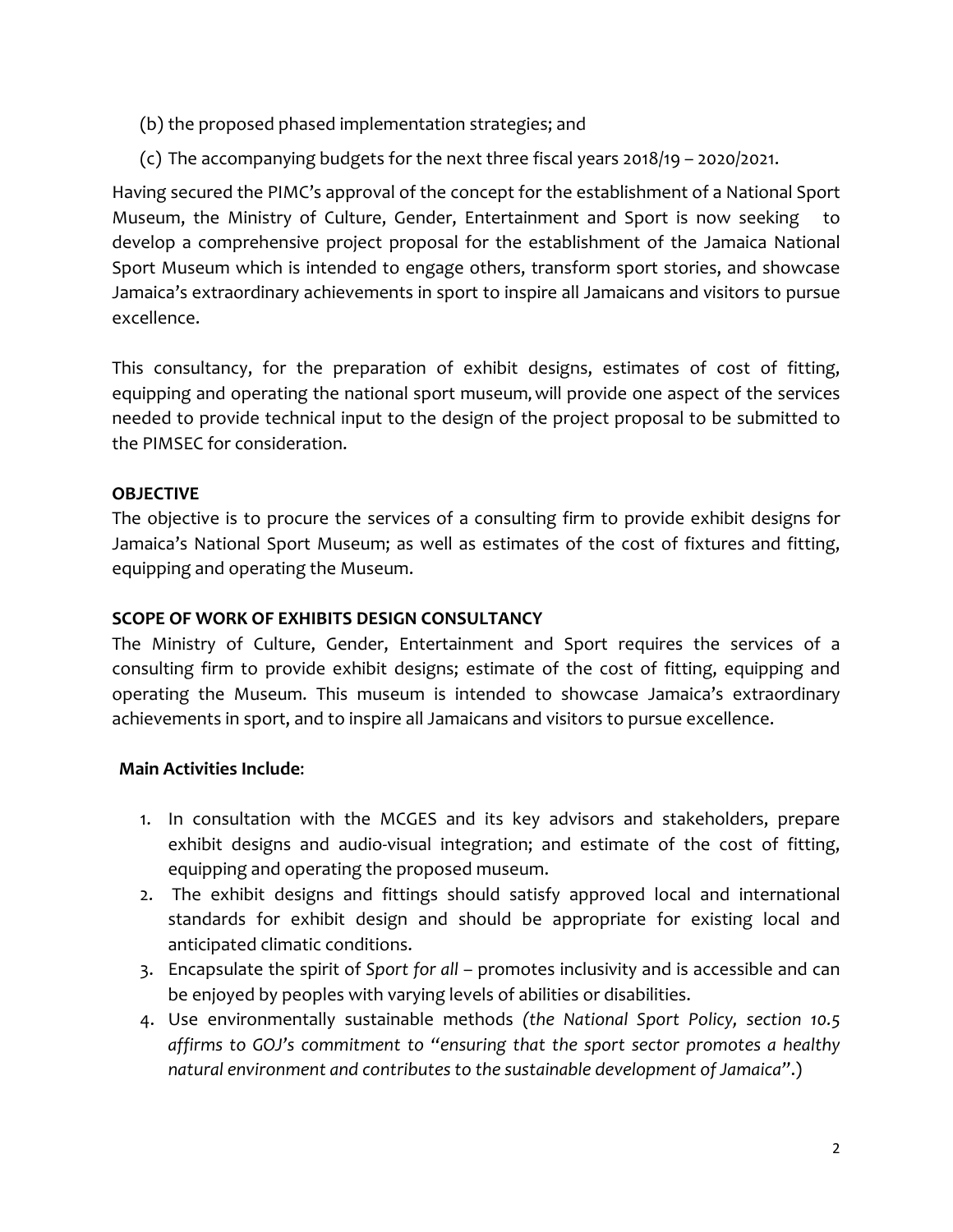- 5. Employ the "black box" design concept for the preservation and longevity of the exhibits.
- 6. Provide the consultant charged with the responsibility to develop the full proposal with all the critical information to be included in the proposal, including but not limited to a description of the exhibits, number of exhibits and the estimated cost of the exhibits.

## **DELIVERABLES AND PAYMENT PLAN**

The deliverables are summarised as follows:

| <b>No</b>     | <b>ACTIVITY</b>                     | <b>DELIVERABLE</b>           | <b>PAYMENT</b> |
|---------------|-------------------------------------|------------------------------|----------------|
|               |                                     |                              |                |
|               | Development of Work plans           | Work plan                    | 15%            |
| $\mathcal{L}$ | Prepare exhibit designs and         | Preliminary exhibit designs  | 35%            |
|               | construction costs estimate         |                              |                |
| $\mathbf{3}$  | Refine designs based on feedback    | Revised draft designs;       |                |
|               |                                     | construction cost estimates  |                |
| 4             | Prepare estimates of the cost of    | estimates of the cost of     |                |
|               | fixtures and fitting, equipping and | fixtures, fitting, equipping | 35%            |
|               | operating the Museum                | and operating the Museum     |                |
| 5             | Approved designs & estimates        | Final designs and            | 15%            |
|               |                                     | construction cost estimates  |                |

#### **QUALIFICATIONS OF THE FIRM**

The consultancy firm should have at least ten years of experience in the design or redevelopment of museums or similar facilities, as well as ten years' experience in exhibit design.

The firm or consortium of firms should have the following key personnel with qualifications as outlined below:

a) Exhibit Designer

The following qualification and experience are required for the Exhibit Designer:

- i. Master's degree in Graphic Design, Fine Arts or related discipline.
- ii. Over 5 years of experience in modern museum/exhibit design.
- b) Museum Curator

The following qualification and experience are required:

i. Master's degree in Museum related discipline